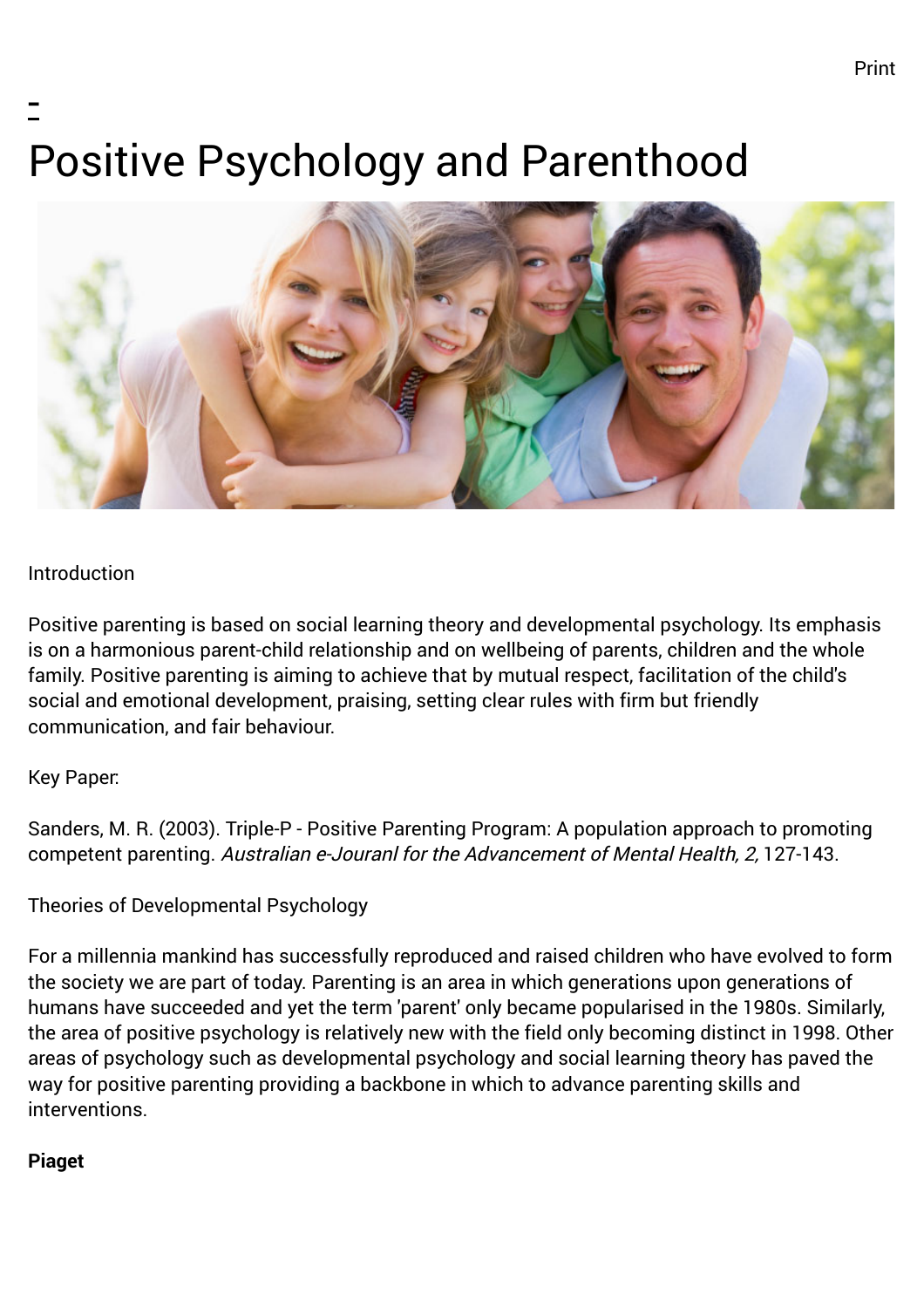Piaget was one of the first psychologists to study cognitive development. He focused on children and believed that they were born with a very basic mental structure which was inherited to them by their parents.

There are three basic components to Piaget's theory:

- Schemas
- Assimilation and accommodation
- Stages of development

Piaget described a schema as a "building block" upon which all other knowledge was gained. When a child's existing schemas are capable of explaining the world around the child, the child is said to be in a state of equilibrium (mental balance). If the child's schemas do not fit in with the world around them then they are said to assimilate or accommodate any discrepancies. For example, a person may have a schema about a dog being a small brown fluffy Yorkshire Terrier that barks. However, when a large, black and white short haired dog such as a Dalmatian is presented the child must assimilate this information and accommodate it in their evolved schema of what a dog is.

Piaget believed that children and adults have different developmental processes and that children go through four universal stages of cognitive development. He stated that each child goes through the same stages in the same order but recognised that although no stages in the process can be skipped, not everyone will reach the later stage.

Stages of Development:

- Sensory-motor (0-2 years) Object Permanence
- Preoperational (2-7 years)- Egocentrism
- Concrete Operational (7-11 years)- Conservation
- Formal Operational (11+ years)- Manipulate ideas in head, e.g. abstract reasoning

Piaget has had a large impact on educational practises believing that teachers should:

- Focus on the process of learning rather than the end product
- Group-based as well as individual activities
- Evaluate the levels of the child's development so that tasks can be set at a suitable level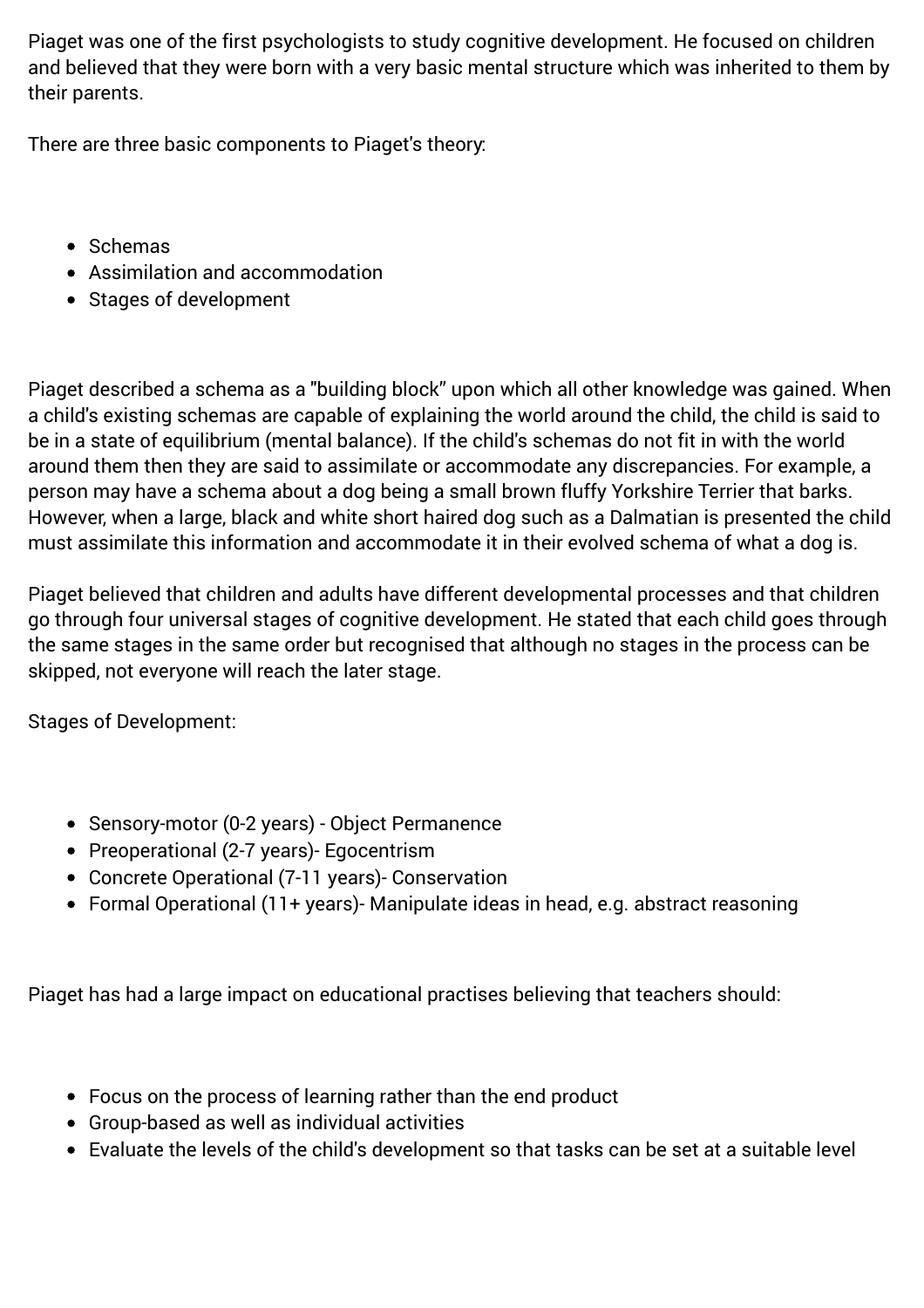# **Bowlby's Attachment Theory**

Bowlby developed the evolutionary attachment theory which suggests that children have an innate need to form attachments with others with the primary care giver being the person to whom the child would be most attached. This one-on-one attachment acts as a secure base to allow the child to explore the world knowing that their caregiver is their for support.

If this continuous, secure attachment is broken or disrupted during the two-year period, Bowlby believed that the child would become distressed in the short term. However, if the disruption were to continue he believed long-term effects would include the child suffering consequences such as depression, lower IQ levels and aggressiveness.

# **Baumrind Parenting Typology**

There is a clear need for secure attachments between children and parents as well as stable, nurturing relationships to encourage positive trait growth. Many parents strive to be the best parents they can be in order to successful meet these needs.

Diana Baumrind created the Baumrind Parenting Typology on various types of parenting, based on her investigations on parent-child interactions. This suggested that a parenting style fell under one of four categories: authoritarian, authoritative, indulgent and neglectful.

Authoritarian parents exert control via a cold, rejecting relationship with the child. Children of authoritarian parents tend to have low self esteem and perform more poorly with peers and in school compared to those who are parented under the authoritative parenting style.

Authoritative parents exert control in a more comforting and warm manner compared to authoritarian parents. They establish clear rules which are consistently enforced and are positively rewarded with warmth and affection. The authoritative parenting style is associated with positive outcomes such as children having higher self esteem, better grades and fewer behaviour conduct problems.

Indulgent parents provide the same level of warmth and attention that is provided by authoritative parenting, however they fail to enforce the discipline reward to help children learn responsibility. These children tend to grow up to be more self-centred.

Neglectful parenting differs completely from the other three parenting styles. This form of parenting fails to provide children with the warmth or care like indulgent or authoritative parenting. It also fails to include the rules and teaching of responsibility like authoritarian or authoritative parenting styles. These children are likely to form insecure attachments and can be associated with many negative developmental outcomes.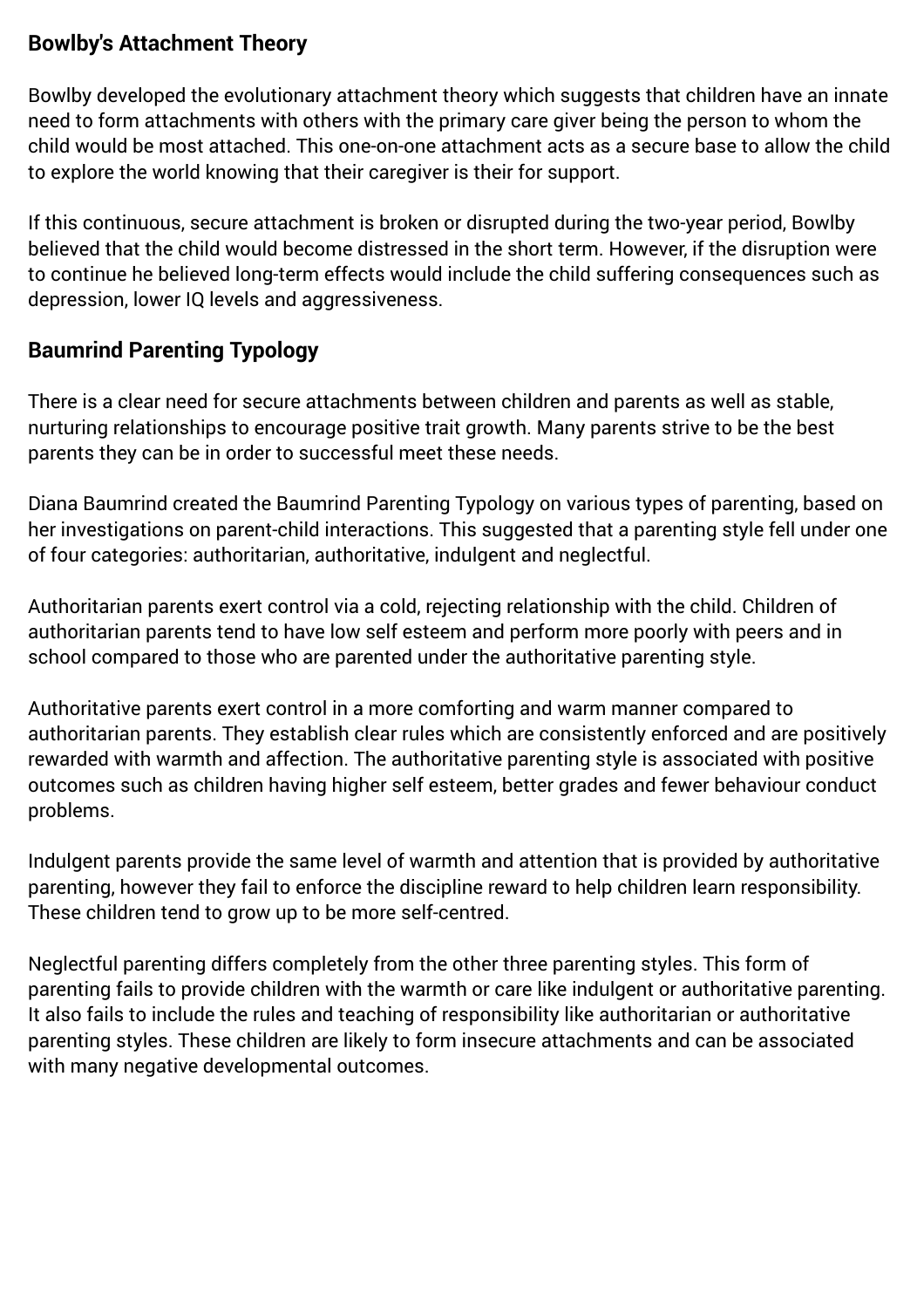

#### **Culture**

There is no one way to parent. When researching effective methods of parenting in today's society, you may become overwhelmed by the number of self help books, articles, forums and videos; all implying that their way, is the right way.

Differences in parenting techniques can happen within individual societies as well as between different cultures. For example, the way you are raising your son may be completely different to the way Mr Smith down the street is raising their daughter. Even more so; the way parents in the United Kingdom or the United States choose to raise their children may differ dramatically from how parents in Sweden or Japan choose to raise their children. In western civilisations, children attend nursery or pre-school between the ages of 3 and 4, dependent on when the parents feel they are ready. However, in Sweden, most children are placed in state provided day care from the age of one. In Japan, parents have reported allowing their children as young as four and seven years run errands for the family without parental supervision, which could include trips on the subway or walking on the streets alone. Following this; they reported that if they lived in the United States, they would not allow such behaviour. This was not because of the dangers to their child but because of the differences in cultural norms. Although young children displaying more independent roles is common in Japan, it is not common in the United States and many would perceive it as child neglect. These are just some of the ways in which parenting varies across different cultures.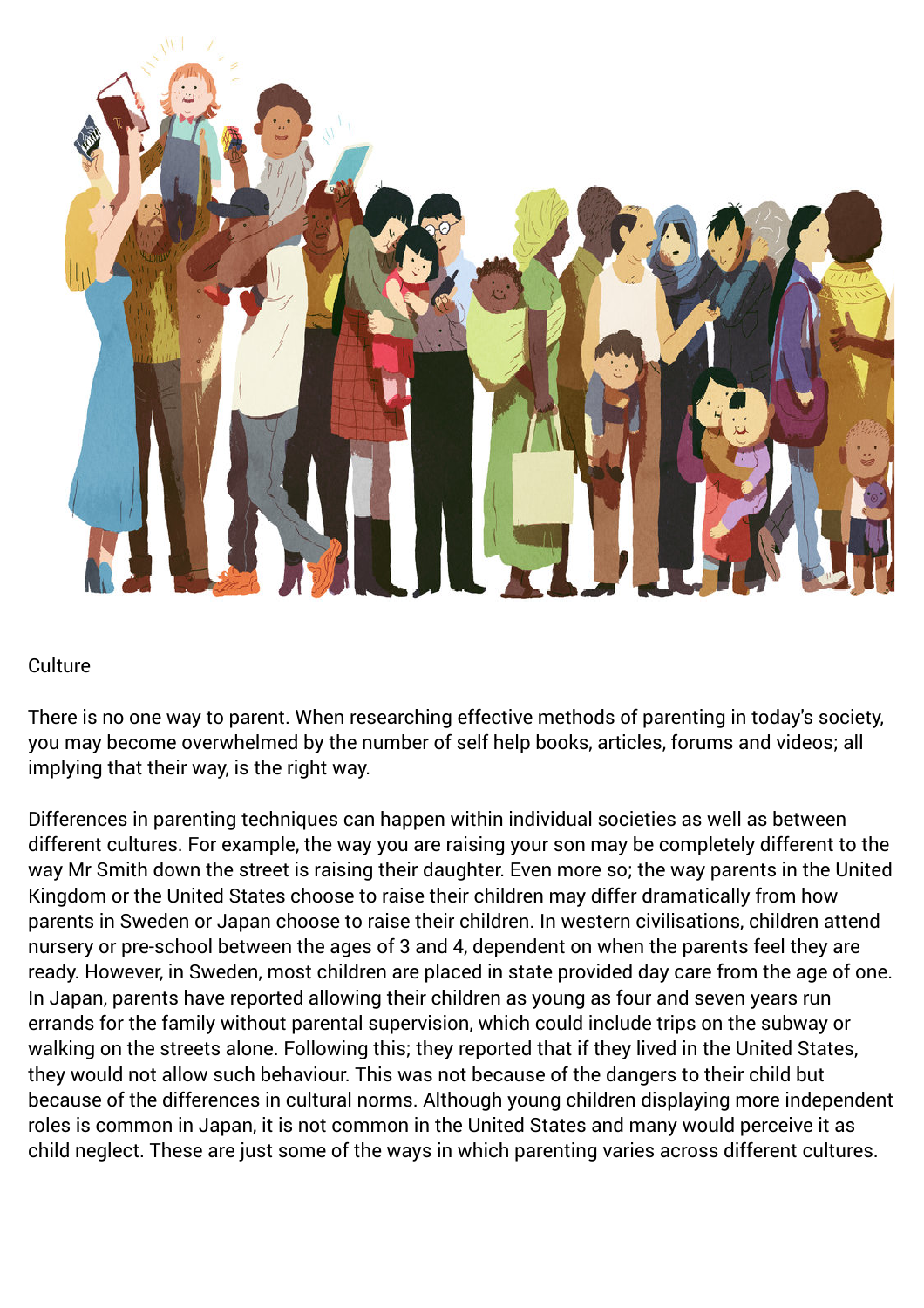Understandably, differences in parenting amongst cultures would be an interesting factor when evaluating the effectiveness of positive parenting in a cross cultural context. Many of the research taking place around positive parenting has occurred in high-income western civilisations. However recently, successful practises have been adapted and trailed in various countries and cultures around the world.

Kumfer et al (2008) investigated a the acceptance of the Strengthening Families Programme. This programme originated in the United States during the 1980s and has been adapted and developed to work with many different populations including Hispanics, Africans and native Americans. The researchers noted that since 2003, Strengthening Families was found to be affective in 17 different countries. Although there is not a specific well-being component in the Strengthening Families Programme, Nix et al. (2014) conducted a study where they trialled the Strengthening Families Programme with a mindfulness element. They found that Mindfulness Strengthening Families Programme in some cases boosted and better maintained the effects that were achieved solely through the original programme. This indicates that the mindfulness element would be a good extension to the current programme.

Parent Management Training, which uses instruction, modelling and role playing to teach parenting skills, is considered to be one of the most effective outpatient treatments for patients with childhood behaviour problems. Martinez and Eddy (2005) adapted the training for Spanishspeaking Latino mothers and found that the intervention had positive effects for both the mother and the child.

The Triple P - Positive Parenting Programme is one of the practises which has been widely trialled across the world. Triple P is an intervention which coaches parents on the skills useful in raising confident, happy children and help build solid relationships between parent and child. In order to achieve these goals, the programme develops strategies which can be evolved and altered to fit the needs, beliefs and values of the individual and family. For this reason it is understandable why it has proven to be effective across cultures.

Many studies have taken place to ensure the validity of its effectiveness across cultures with the conclusion being that Triple P has been proven to be effective in the USA, Canada, Australia, New Zealand, Belgium, Japan, Iran, Hong Kong, Singapore, the Netherlands, United Kingdom, Germany, Curacao, Switzerland, Austria, Romania, France and Sweden.

Not only does positive parenting interventions have an effect across cultures but it also has a cross cultural effect with respect to atypical children. Studies in both Lebanon and South Korea individually concluded that positive parenting interventions increased the mother's and child's well being. Won Oak declared that higher levels of affection displayed by parents led children to have a higher self-esteem. They implied that the positive parenting practises were contributing to healthy socio-emotional development in children with Attention Deficit Hyperactivity Disorder. Obeid and Daou (2015) found that mothers' well-being levels significantly correlated with their child's behavioural problems. Through positive parenting techniques well-being levels were found to decrease in parents of children who suffer from Attention-Deficit Disorder.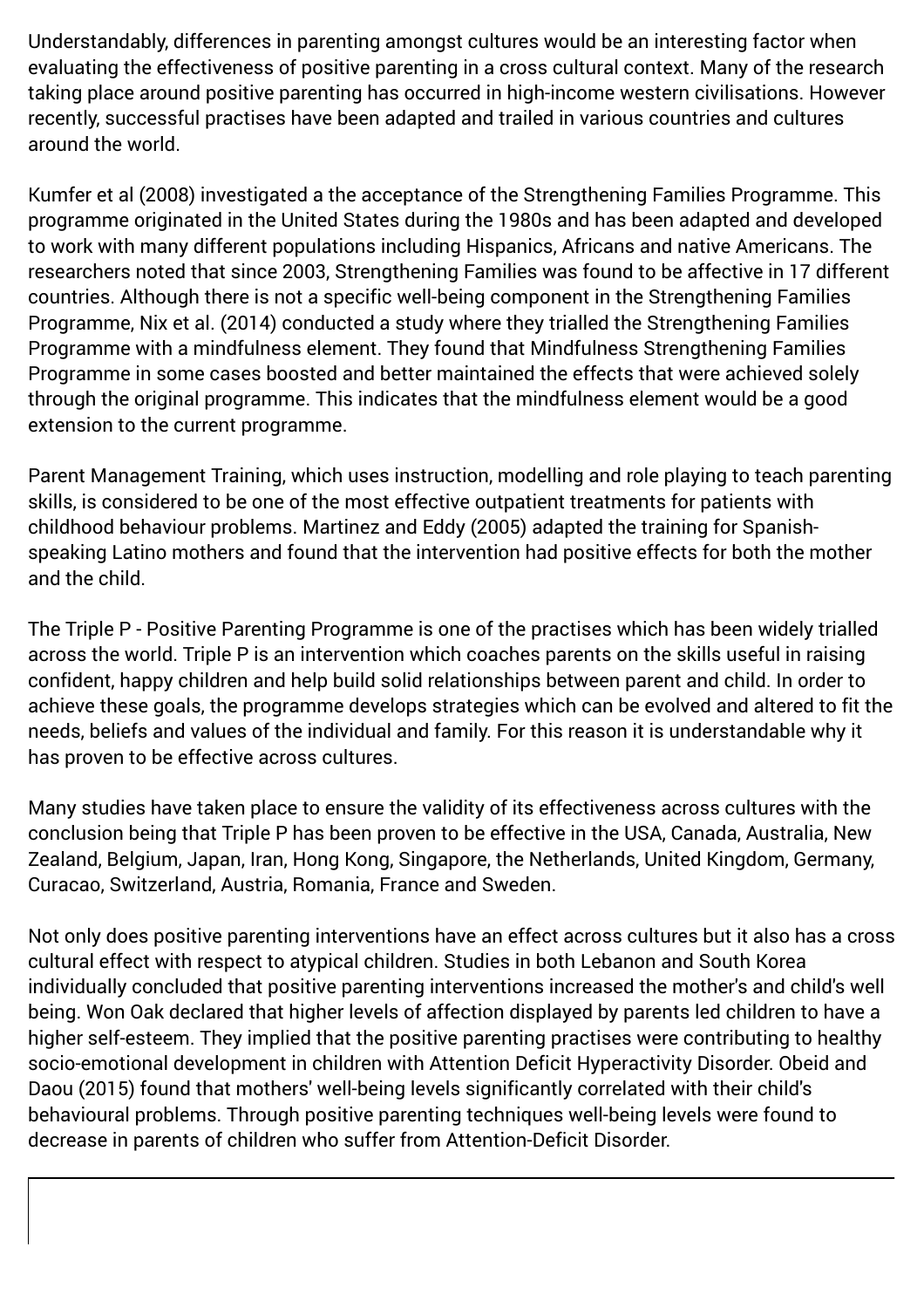

#### Clinical applications

Positive parenting programs cannot only be used with typically developed children as preventive methods.There are different intervention programs on positive parenting skills for parents of children who have psychological problems within the clinical range. Examples are different forms of Triple P (Positive Parenting Program) or Triple P paired with ACT (Acceptance and Commitment Therapy). As Triple P is the most popular amongst all positive parenting training programmes, this will be most discussed in this section.

Versions of Triple P have been used with children who:

- have developmental disabilities and are at increased risk of emotional and behavioural problems
- children who have experienced parental conflicts or are at risk of child abuse
- children with parents who have mental or physical difficulties
- children with acquired brain injuries

#### Triple P - Positive Parenting Program (Sanders et al., 1999)

Triple P aims to strengthen parents' confidence and competence, and the main skill it values in a parent is **self-regulation**.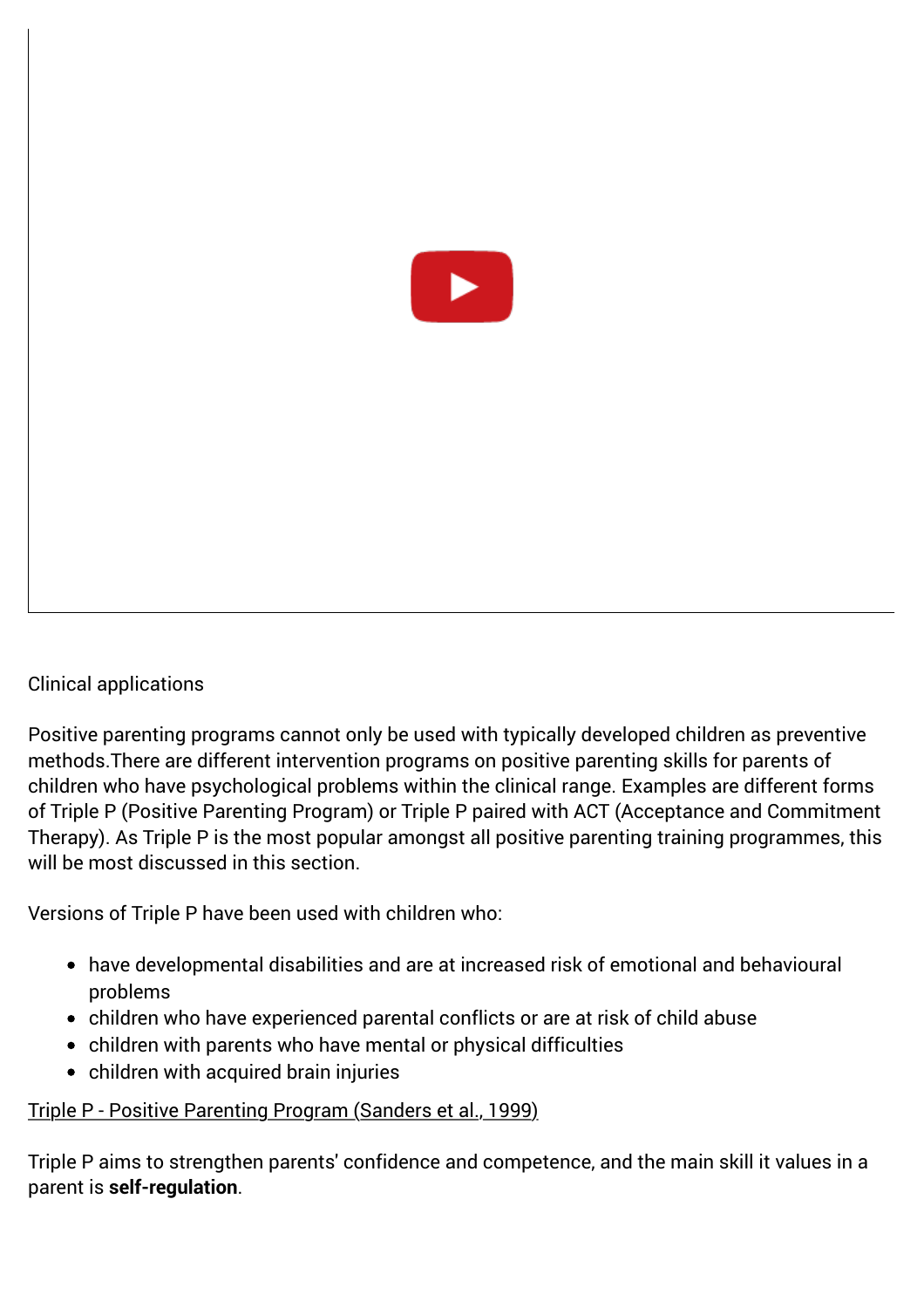**Self regulation** has been defined by Karoly (1993) as "those processes, internal and transactional, that enable an individual to guide his/her goal directed activities over time and across changing circumstances".

Principles held by the Positive Parenting Programme are:

- Ensuring a safe and engaging environment
- Creating a positive learning environment
- Using assertive discipline
- Having realistic expectations
- Taking care of oneself as a parent

The intervention has five levels increasing in intensity, to match different needs of each family in terms of levels of dysfunction in children and differences in parental needs/preferences (Sanders, 2012).

Level 1 - Universal Triple P : Uses the media to de-stigmatise parenting and to raise awareness of its accessibility for the general public, to make it easier for parents to seek help.

Level 2 - Selected Triple P : Uses either individual consultations with parents or large group seminars for short discussions about minor parenting issues, and learning about Triple P.

Level 3 - Primary Care Triple P : Involves active skills training in relation to specific child behaviour problems, also in either one-on-one or larger group settings.

Level 4 - Standard Triple P : This stage of Triple P is for parents of children with more challenging behaviour who might also meet the criteria for a conduct disorder; and teaches parents skills they can apply across various situations.

Level 5 - Enhanced Triple P : This stage differs from Level 4 in that families choosing this option may have additional risk factors such as partner conflicts, divorce, parental mood problems or stress, and parent-child issues. Level 5 Triple P addresses these issues on top of general parental skills training.

Improving child and parenting outcomes following paediatric acquired brain injury: a randomised controlled trial of Stepping Stones Triple P plus Acceptance and Commitment Therapy. (Brown et al., 2014)

This study uses Stepping Stones Triple P, a form of Positive Parenting Program that has been adapted to families with children who have any kind of disability. The researchers in this study used it as an intervention to children who have suffered a brain injury after birth. SSTP was combined with Acceptance and Commitment Therapy, which uses mindfulness integrated into a cognitivebehavioural therapy.

Parents completed measurements of family background, child behaviour, parenting style and hostility before and after going through the combined parenting programme. Results showed that the intervention lead to improvements on the short term, as well as on a six months follow-up test.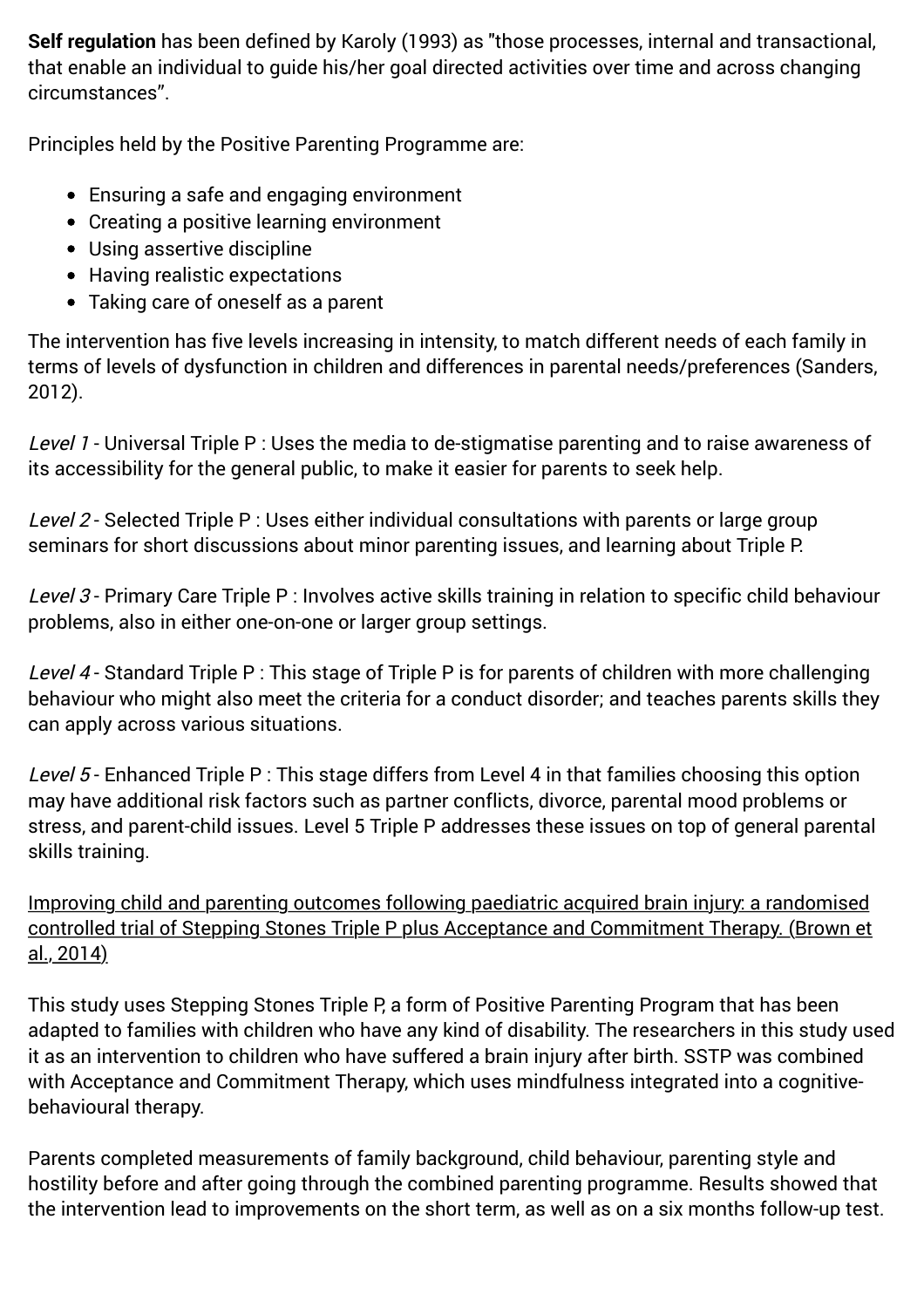An important finding was that there was a movement out of the clinical range of symptoms in both child and parent outcomes. It is important to highlight here, that this study mainly looked into developing a clinical intervention for parents of children with acquired brain injuries rather than an intervention for the children themselves.

### Evaluating Clinically Significant Change in Mother and Child Functioning: Comparison of Traditional and Enhanced Behavioural Parent Training.

Rajwan et al. (2014) investigated two types of Behavioural Parenting Training: the traditional form and the improved Strategies to Enhance Positive Parenting (STEPP) programme. Their participants were a very specific group: children with Attention-Deficit/Hyperactivity Disorder (ADHD), living in single-mother families.

Traditional behavioural parenting training consisted of group discussions with mothers about effective parenting techniques such as positive attention and incentive systems; evaluating videotapes on these topics; using role-play to model positive parenting strategies. STEPP had a very similar structure to traditional BPT but on top of that it included small subgroup exercises and parents' problem-solving tasks. STEPP also focused on the interaction between the parent and the child and enhancement of children's motivation.

Their results were quite surprising in that although they did find significant improvements in both child and parent outcomes in participants undergoing one of the trainings as opposed to no training at all; the data did not show that STEPP would be more effective than the traditional programme.This study is a good example that the positive parenting aspect does not always add extra improvements to a usual behavioural parenting training.

## A randomised clinical trial of an intervention to promote resilience in young children of HIV-positive mothers in South Africa.

This study is another example of a positive parenting programme other than Triple P that works with families to enhance their wellbeing. Elf and colleagues (2014) looked at increasing resilience in the under-researched population of children living with an HIV-positive mother. Resilience is a concept closely linked to positive psychology and has been defined by Luthar, Lyman and Crossman (2014) as "a phenomenon reflecting positive child adjustment despite conditions of risk". These children and parents underwent a resilience-promoting intervention which focused on improving the wellbeing of both the parent and the child and also the interaction between them.

There were sessions for mothers about their illness followed by training on parenting; and separate sessions for children which emphasised building of their self-esteem, and improving interpersonal and practical life skills. These exercises for children were led through games and story telling exercises promoting skills like positive living. The last few sessions were held with the child and the parent together and were centred around modelling healthy child-parent interactions.

At the end of the procedure children showed less externalising behaviours and more adaptive functioning in daily life. The effects also seemed persistent at a 12 months' follow-up assessment. It could be concluded that children's resilience increased, possibly due to the other finding, that mothers' wellbeing also increased.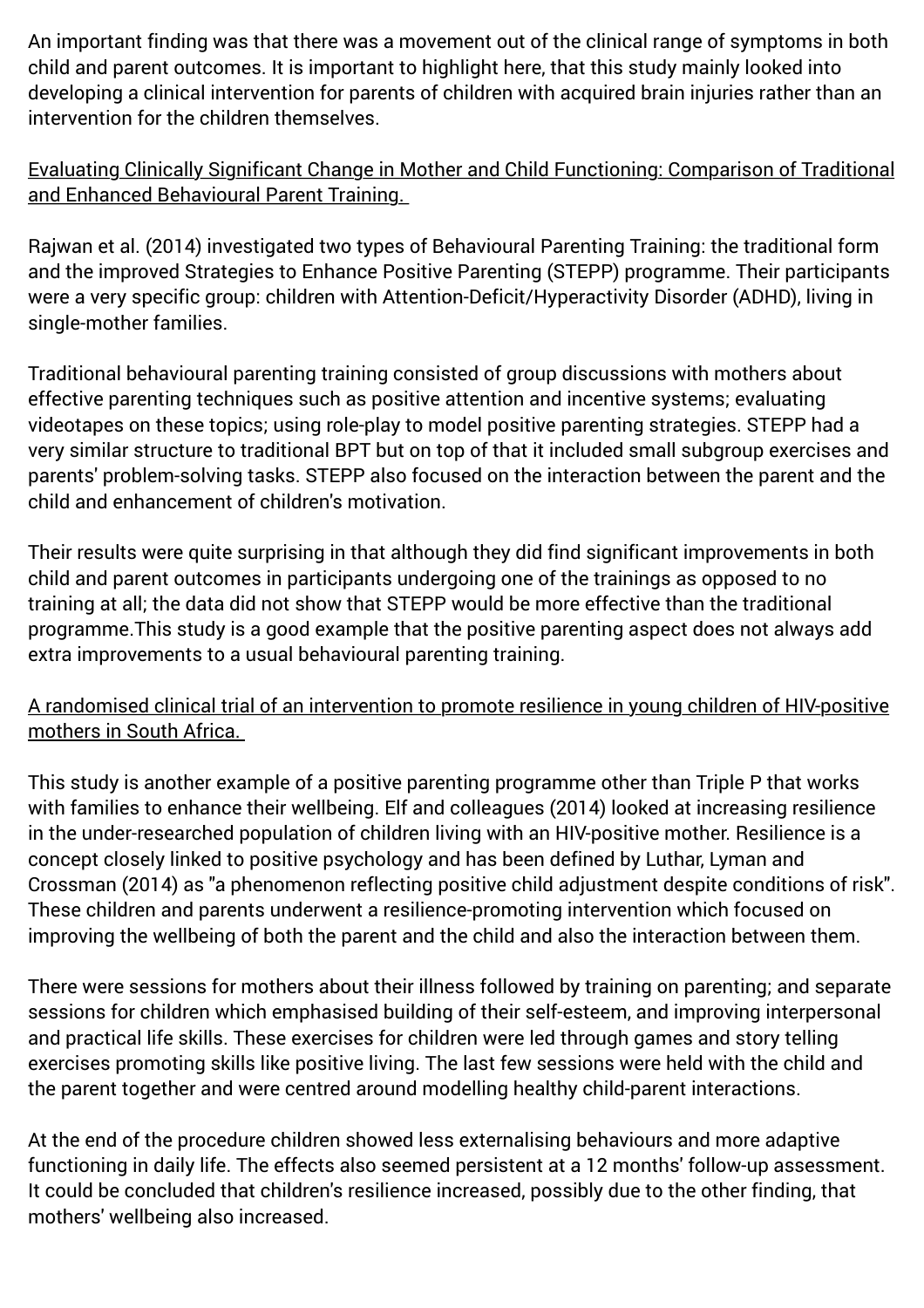Some of the principles that policies emphasise in order to improve mental health of children and their parents in the general population:

- More effective use of the media
- Enhanced capacity of primary care services to support parents
- Provide universal parenting programs at developmentally sensitive transition points
- Develop more intensive interventions for high risk parents and children
- Develop interventions to enable parents to manage work and family responsibilities
- Promote parent teamwork i
- Help parents manage their own emotional distress
- Develop appropriate evidence base interventions for culturally and linguistically diverse groups and be aware of the political context

An important thought to keep in mind when evaluating clinical positive parenting interventions is what outcome variables determine and define good parenting. Previous studies have been assessing both child and parent emotional and behavioural outcomes, as well as parent-child interactions. In order to improve the wellbeing of all family members, all of these measures need to be carefully considered and issues need to be specifically addressed.

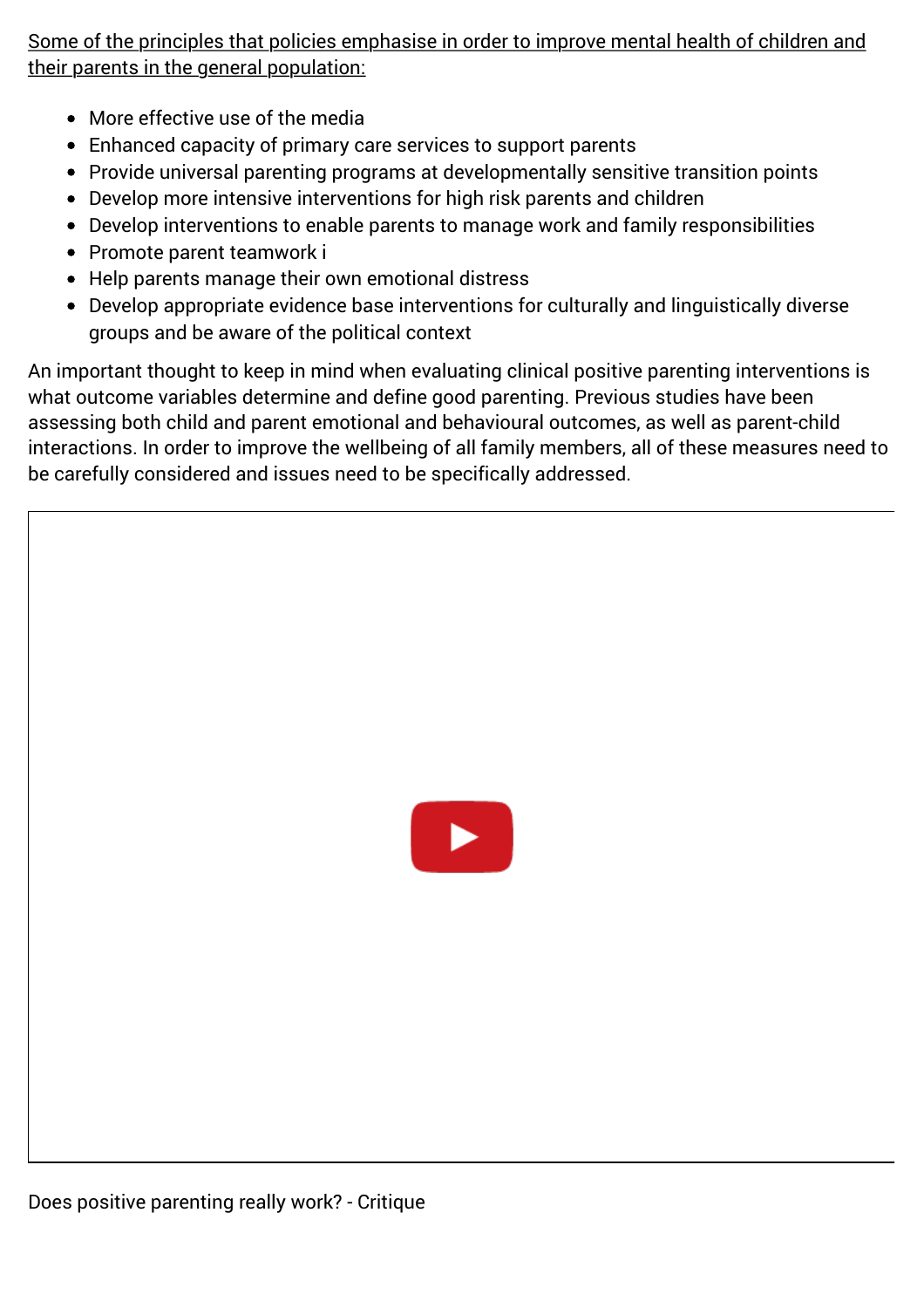Although positive parenting is becoming more and more popular among parents, not everyone agrees with the approach. In a study called "The Pitfalls of Positive Parenting", published in the journal Ethics and Education in 2013, Helen Reece, an expert in family law at the London School of Economics, argues that being "nice" to children all of the time is "arduous, if not impossible" and can simply destroy the spontaneity of the parent-child relationship. She further explains that the positive parenting approach consists of 3 separate but inter-related components: the absence of punishment, the expansion of positive reinforcements, and leading by example. However, avoiding punishment or even criticism while constantly accentuating the positive can do more harm than good and simply "set parents up to fail". She argues that because of the high criteria for how a good parent should behave, parents could be judged against an impossible standard by friends and family members and in extreme cases even unfairly marked down by social workers with major consequences for the rest of their lives.

Another argument against positive parenting concerns the methods the Government uses to promote this parenting approach. "Born to Five" is an official handbook published by the Department of Health. It is supposed to give parents practical advice on matters such as feeding with more subjective pronouncements about how to speak to children. The guide advises new parents that even if their children's undisciplined behaviour comes to "dominate everything" they must react by talking about something "good" and encourage children to "be themselves". However, Helen Reece argues that the handbook represents accumulation of official, mainstream advice about how to discipline children. It's published by a government department and the production and distribution costs are funded publicly. Following that advice, which comes with a clear and overt official stamp, is like following a check-list: 'I'm praising my child - check; I've got a positive tone of voice - check; I've adopted appropriate body language - check.' Therefore, Helen Reece argues that this could destroy the spontaneity of the parent-child interaction, because it is impossible to give guideless to someone on how to be nice. The whole essence of being nice is that it cannot be forced, coerced kindness is a contradiction.

The Triple- P Programme also suffers some criticism. A number of recent international studies have raised concerns about the program's benefits. Philip Wilson, of the University of Aberdeen, helped review 33 studies that assessed the outcomes of Triple P programs. He concluded that they "found no convincing evidence that Triple P interventions work across the whole population, or that any benefits are long-term''. Furthermore,a study led by Michael Little, co-director of the Social Research Unit in Britain, compared Triple P with two other parenting programs in Birmingham. The results, published in the International Journal of Violence and Conflict, found that Triple P made little difference in the behaviour of the 146 children who took part. However, Professor Sanders, a pioneering parent educator who has spent three decades developing the program. Triple P is the biggest program of its kind in Australia, rejected suggestions the program was unproven and ineffectual. He described the Birmingham study as ''particularly poor'' research.

It is obvious that not everyone finds positive parenting beneficial. Different people have different views about what constitutes as good parenting. Therefore, improving the way some people raise their children might be an impossible challenge. It is hard to influence a behaviour that is rooted in upbringing and culture, affected by stress, and which occurs mainly in private.

Why is Positive Parenting beneficial? - An Evidence-Based Message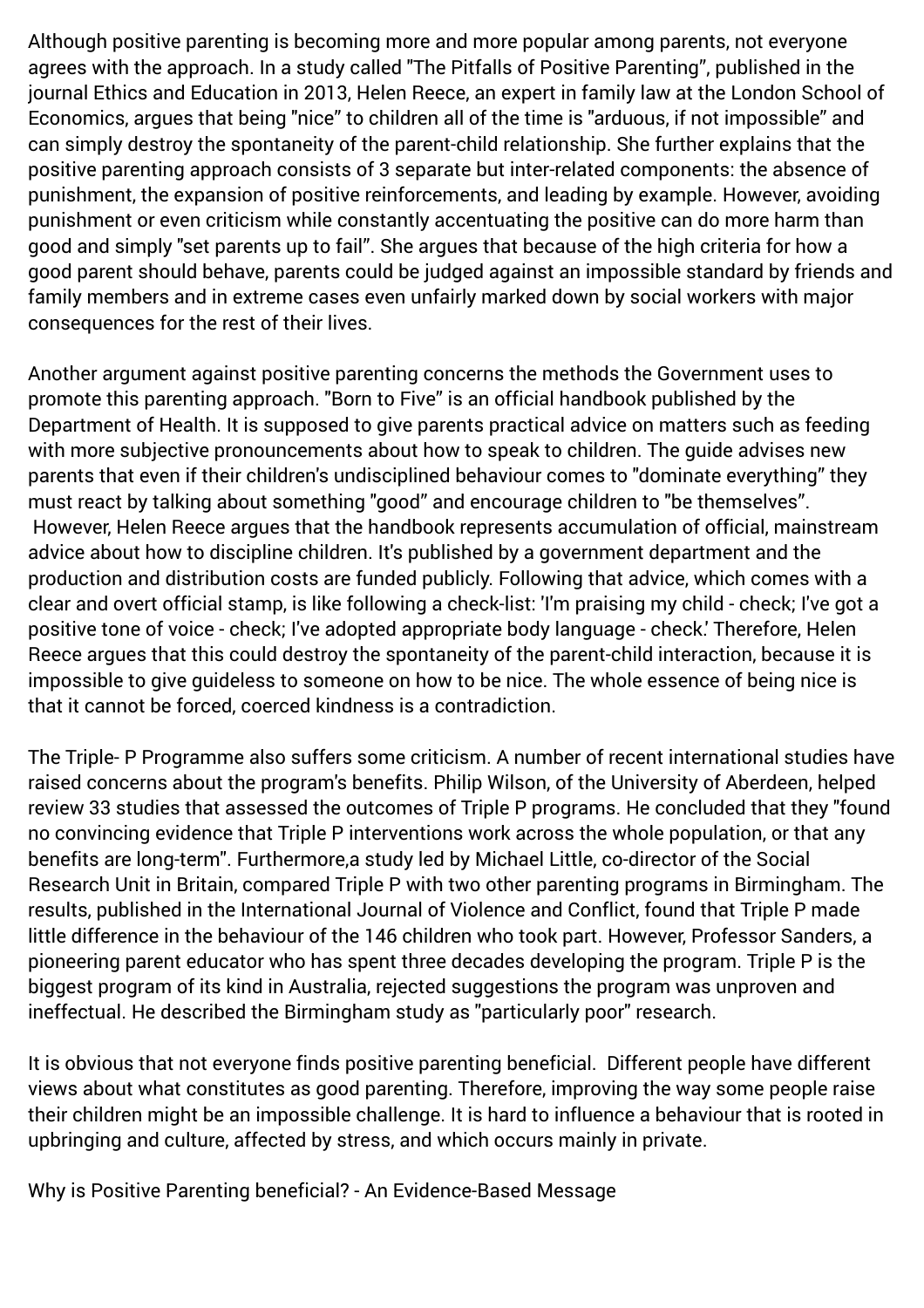Although some parents do not support the positive parenting approach, there is a way for them to be influenced and educated. Reaching large populations with evidence-based messages has proven to have an impact on public health issues like smoking and it is also shown to work with people's parenting approach. So what are some of the evidence in support of Positive Parenting? Here are the top 3 studies that have shown that positive parenting is beneficial:

1.Physical punishment of children potentially harmful to their long-term development. (Durrant & Ensom, 2012)

Key Points

- Numerous studies have found that physical punishment increases the risk of broad and enduring negative developmental outcomes.
- No study has found that physical punishment enhances developmental health.
- Most child physical abuse occurs in the context of punishment.
- A professional consensus is emerging that parents should be supported in learning nonviolent, effective approaches to discipline.

Although some parents argue that punishment is a way to teach children virtues, Joan Durrant and Ron Ensom's study from 2012 showed that punishment could have a harmful effect on children's development. Their review of two decades worth of studies has shown that punishment is associated with antisocial behaviour and aggression in children. Furthermore, later in life it is linked to depression, unhappiness, anxiety, drug and alcohol use and psychological maladjustment. They also reported that parents can also hurt children by humiliating them, labelling them in harmful ways or criticizing their behaviour. They conclude that effective parenting does not rest that much on discipline as it does on age-appropriate expectations, effective communication, trusting relationship, and a safe environment.

In their paper they use a quote from The Joint Statement on Physical Punishment of Children and Youth (Durran & Ensom, 2004) which accurately summarizes the findings of their study:

"The evidence is clear and compelling -- physical punishment of children and youth plays no useful role in their upbringing and poses only risks to their development. The conclusion is equally compelling -- parents should be strongly encouraged to develop alternative and positive approaches to discipline."

2.Every Family: A Population Approach to Reducing Behavioural and Emotional Problems in Children Making the Transition to School. (Sanders et al., 2008)

Key Points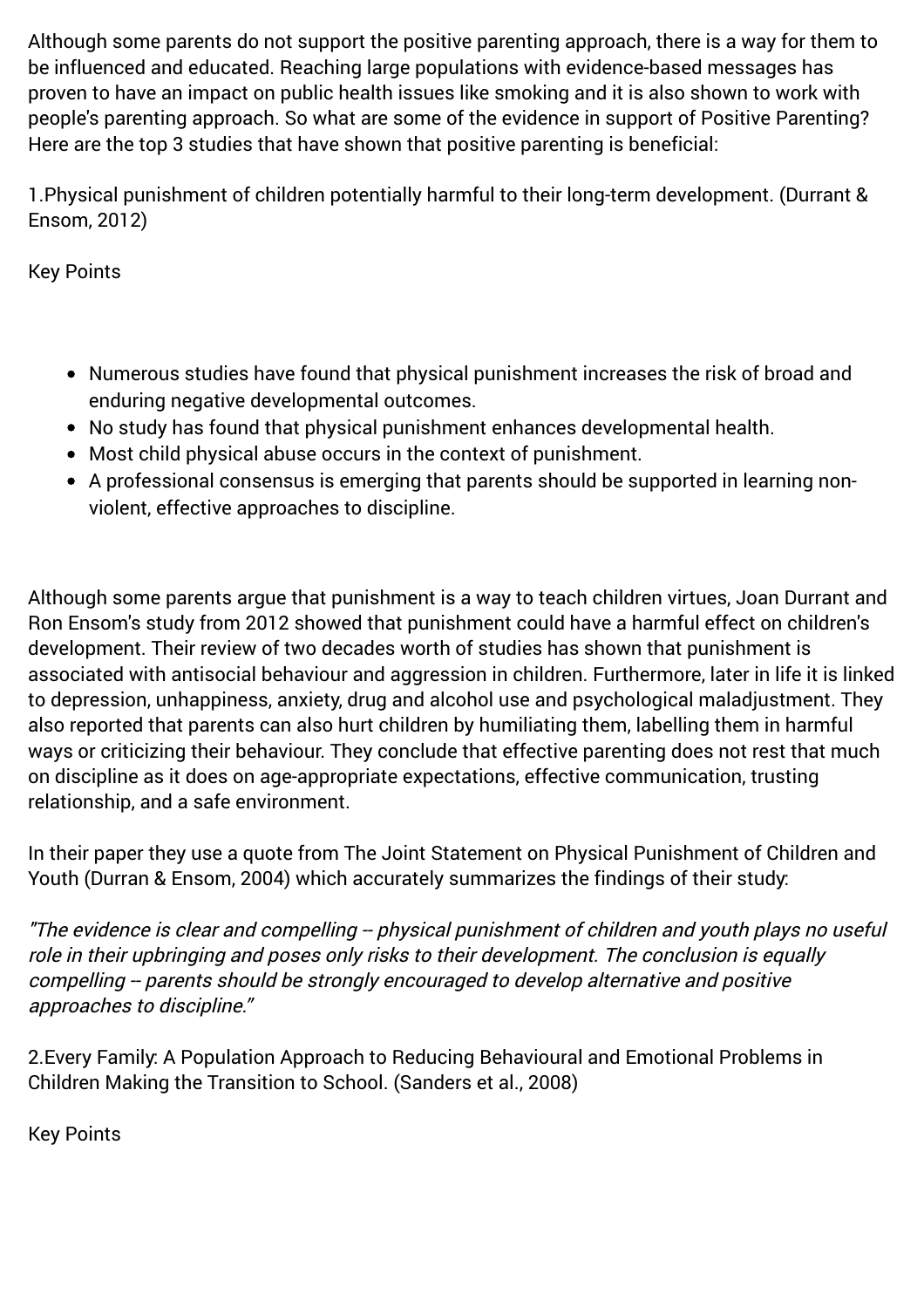- Every Family is a preventive intervention designed to promote better mental health outcomes in children during the transition to school period and is based on the Triple P-Positive Parenting Program.
- Positive parenting programs that are based on social learning principles and teach parents positive parenting skills and consistent discipline methods hold particular promise in reducing behavioural and emotional problems.
- A large-scale population trial using the Triple P-Positive Parenting Program (TPS)

The study evaluated a large-scale population trial using the Triple P-Positive Parenting Program (TPS) where all five levels of the TPS multi-level system were employed. The target population was all parents of 4- to 7-year-old children. Outcomes were assessed using a computer-assisted telephone interview of a random sample of 3000 households in each community both before the intervention and 2 years after the intervention. Results showed greater reduction in the number of children with clinically elevated and borderline behavioral and emotional problems. Furthermore, parents reported a greater reduction in the prevalence of depression, stress and coercive parenting. It should be noted that this is the first study of a positive parenting program to demonstrate longitudinal, population-level effects for parents and children.

3.Positive parenting predicts the development of adolescent brain structure: A longitudinal study. (Whittle et el., 2014)

Key Points

- First human study to investigate the effect of variations in positive family environments during early adolescence on the structural development of the brain over time.
- Frequency of positive maternal behavior during early adolescence is associated with structural development of regions implicated in reward processes, emotional reactivity and regulation, with some sex differences also being observed.
- The findings of this study have implications for understanding the mechanisms underlying the relationship between positive parenting and reduced risk for a range of negative outcomes.

The aim of this study was to investigate the effects of positive maternal behaviour on the development of brain structure in adolescents, using longitudinal structural MRI. 188 participants took part in this longitudinal study. Researchers looked at the mother-adolescent interactions and MRI scans of the participants at the age of 12 and 4 years later. Results showed that higher frequency of positive maternal behaviour was associated with reduced growth of the right amygdala, and accelerated thinning of the left and right OFC and right ACC (males only) from early to mid adolescence.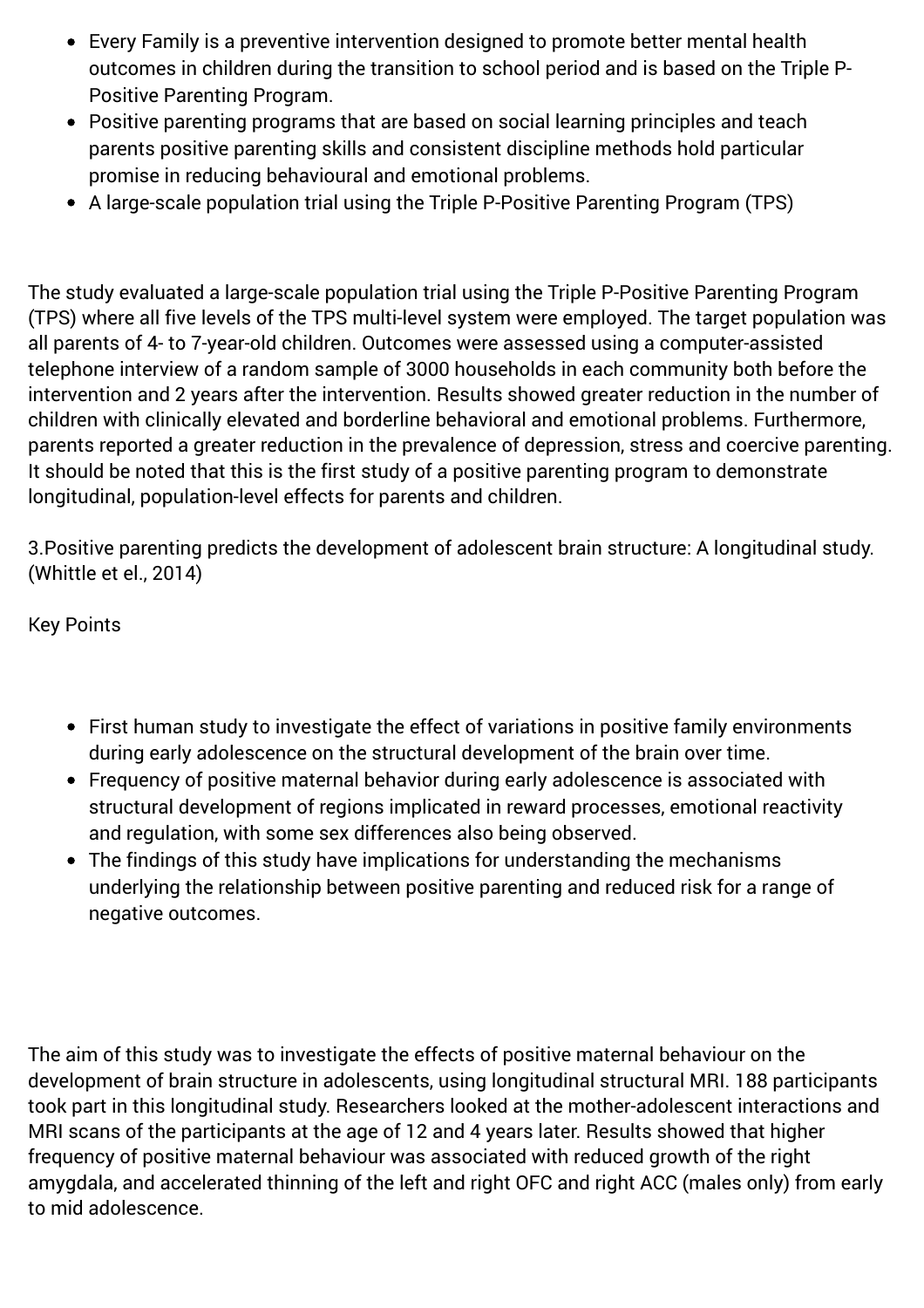

The "3 Fs" of Effective Parenting - Discipline should be:

- Firm: Consequences should be clearly stated and then adhered to when the inappropriate behavior occurs.
- Fair: The punishment should fit the crime. Also in the case of recurring behavior, consequences should be stated in advance so the child knows what to expect. Harsh punishment is not necessary. Using a simple Time Out can be effective when it is used consistently every time the behavior occurs. Also, use of reward for a period of time like part of a day or a whole day when no Time Outs or maybe only one Time Out is received.
- Friendly: Use a friendly but firm communication style when letting a child know they have behaved inappropriately and let them know they will receive the "agreed upon" consequence. Encourage them to try to remember what they should do instead to avoid future consequences. Work at "catching them being good" and praise them for appropriate behavior.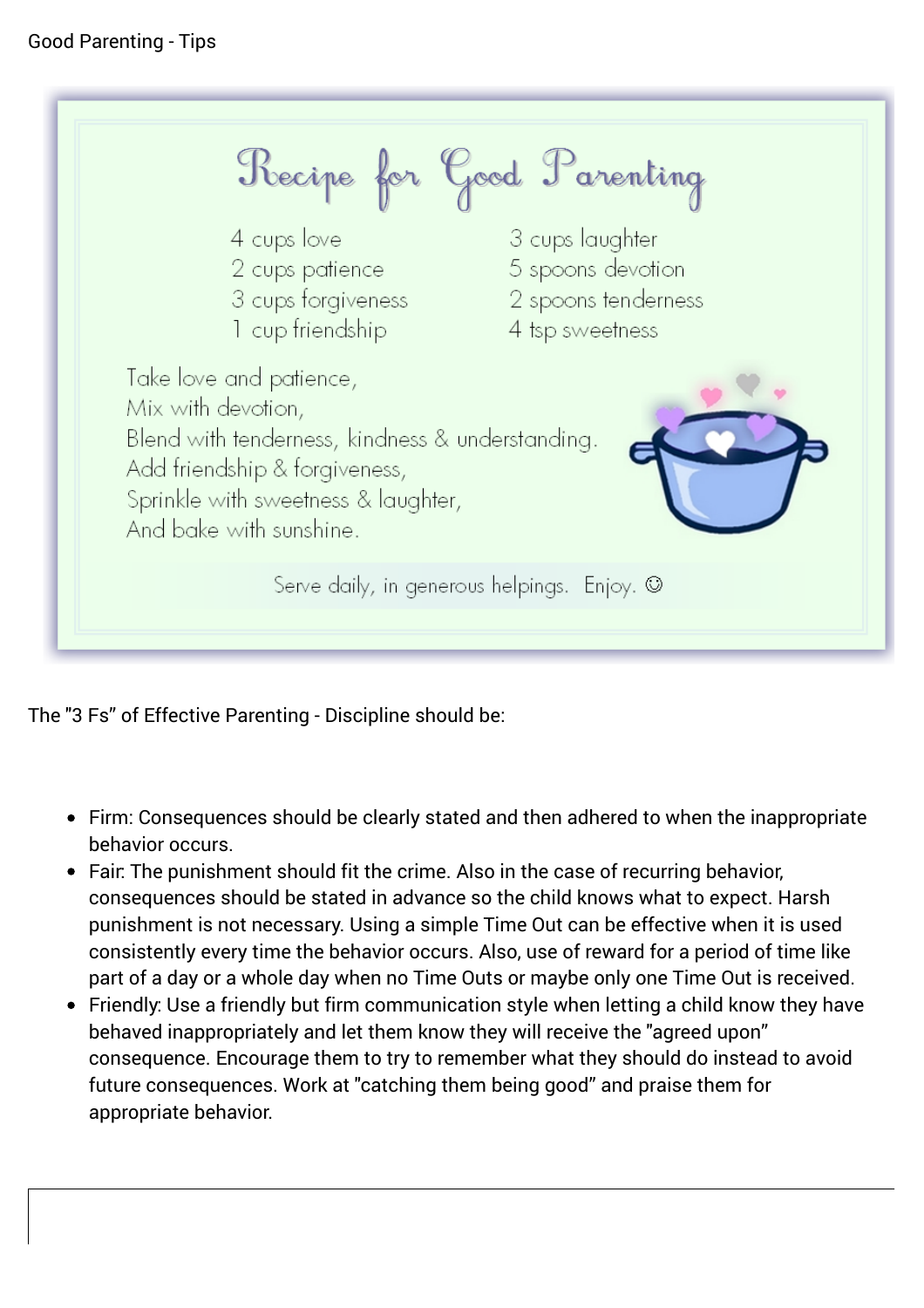

#### **References**

Bowlby, J. (1988). Attachment, communication, and the therapeutic process. A secure base: Parentchild attachment and healthy human development, 137-157.

Bowlby, J. (1956). Mother-child separation. Mental health and infant development, 1, 117-122.

Brown F. L., Whittingham K., Boyd R. N., McKinlay L., Sofronoff K. (2014). Improving child and parenting outcomes following paediatric acquired brain injury: a randomised controlled trial of Stepping Stones Triple P plus Acceptance and Commitment Therapy. Journal of Child Psychology and Psychiatry, 55, 1172-1183.

Browne, R. (2013). Doubts over Triple P, the parenting program of choice. The Sydney Morning [Herald. Retrieved 17 February 2015, from http://www.smh.com.au/national/doubts-over-triple-p](http://www.smh.com.au/national/doubts-over-triple-p-the-parenting-program-of-choice-20130319-2gdnm.html)the-parenting-program-of-choice-20130319-2gdnm.html

Durrant, J., & Ensom, R. (2012). Physical punishment of children: lessons from 20 years of research. Canadian Medical Association Journal, 184(12), 1373-1377. doi:10.1503/cmaj.101314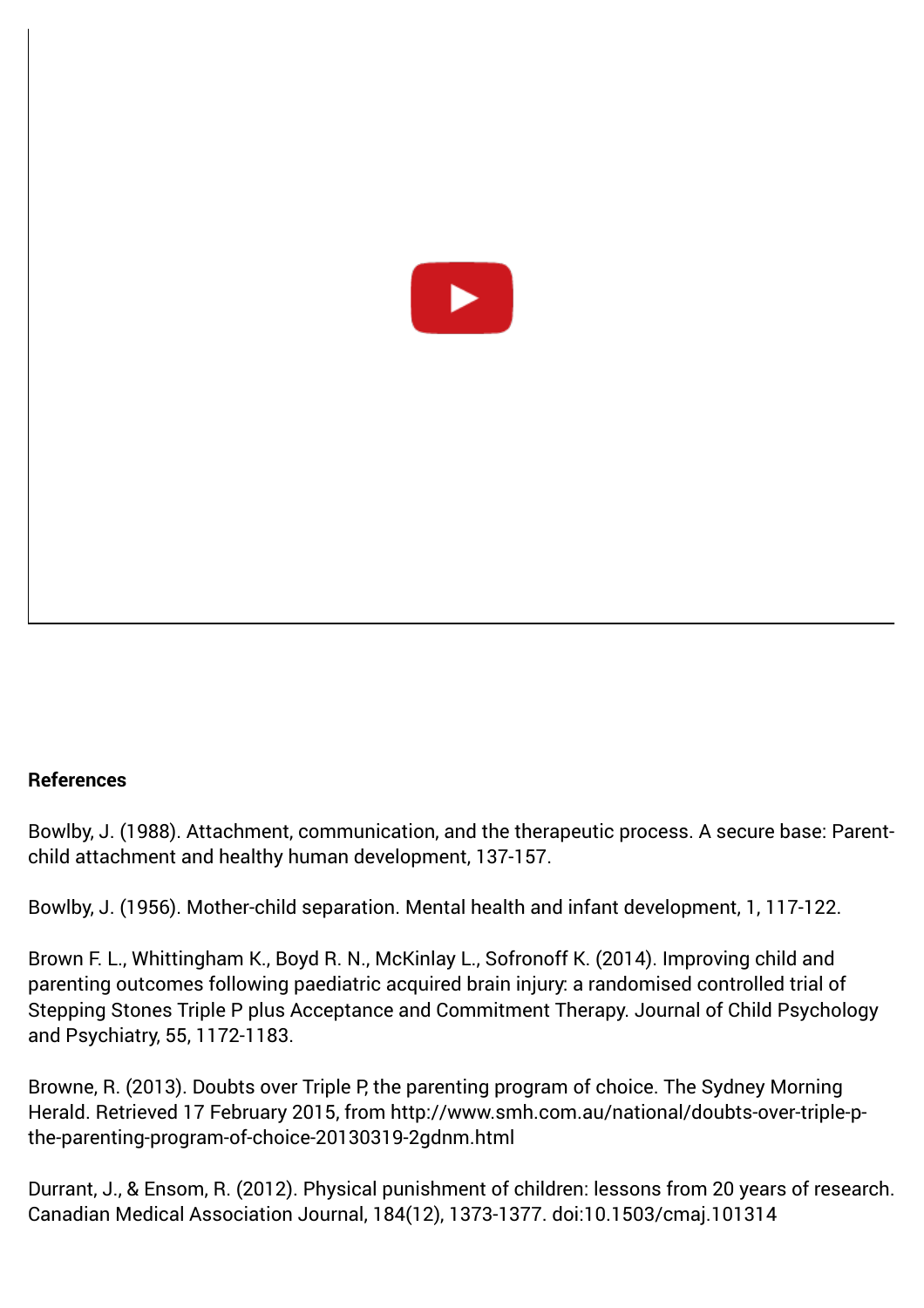Eloff I., Finestone M., Makin J. D., Boeving-Allen A., Visser M., Ebersohn L., Ferreira R., Sikkema K. J., Briggs-Gowan M. J., Forsyth B. W. C. (2014). A randomised clinical trial of an intervention to promote resilience in young children of IV-positive mothers in South Africa. AIDS, 28, S47-S357.

Karoly P. 1993. Mechanisms of self-regulation: a systems view. Annual Review of Psychology 44: 23-52.

Kumpfer, K. L., Pinyuchon, M., de Melo, A. T., & Whiteside, H. O. (2008). Cultural adaptation process for international dissemination of the Strengthening Families Program. Evaluation & the Health Professions, 31, 226-239.

Leung, C., Sanders, M.R., Ip, F. & Lau, J. (2006). Implementation of Triple P - Positive Parenting Program in Hong Kong Hong: Predicators of programme completion and clinical outcomes. Journal of Children's Services, 1(2), 4-17.

Luthar, S. S., Lyman, E., L. & Crossman, E., J. (2014). Resilience and positive psychology. Handbook of Developmental Psychopathology (pp.125-140). Springer US.

Martinez, C. R., & Eddy, J. M. (2005). Effects of culturally adapted parent management training on Latino youth behavioural health outcomes. Journal of Consulting and Clinical Psychology, 73, 841- 851.

Matsumoto, Y., Sofronoff, K., & Sanders, M. R. (2010). Investigation of the effectiveness and social validity of the Triple P Positive Parenting Program in Japanese society. Journal of Family Psychology, 24, 87-91.

Nix, R. L., Greenberg, M. T., Gayles, J. G., Bamberger, K. T., Berrena, E. & Demi, M. (2014). Integrating Mindfulness With Parent Training: Effects of Mindfulness-Enhanced Strengthening Families Programme. Developmental Psychology, 51 (1), 26-35.

Passer,M., Smith, R., Holt, N., Bremner. A., Sutherland, E., & Vliek, M. (2009). Psychology: The Science of Mind and Behaviour. 13, 578-579.

Piaget, J., & Cook, M. T. (1952). The origins of intelligence in children.

Rajwan E., Chacko A., Wymbs B. T., Wymbs F. A. (2014). Evaluating Clinically Significant Change in Mother and Child Functioning: Comparison of Traditional and Enhanced Behavioural Parent Training. Journal of Abnormal Child Psychology, 42, 1407-1412.

Reece, H. (2013). The pitfalls of positive parenting. Ethics And Education, 8(1), 42-54. doi:10.1080/17449642.2013.793961

Sanders MR. 1999. The Triple P-Positive parenting programme: towards an empirically validated multilevel parenting and family support strategy for the prevention of behavior and emotional problems in children. Clinical Child and Family Psychology Review 2: 71-90.